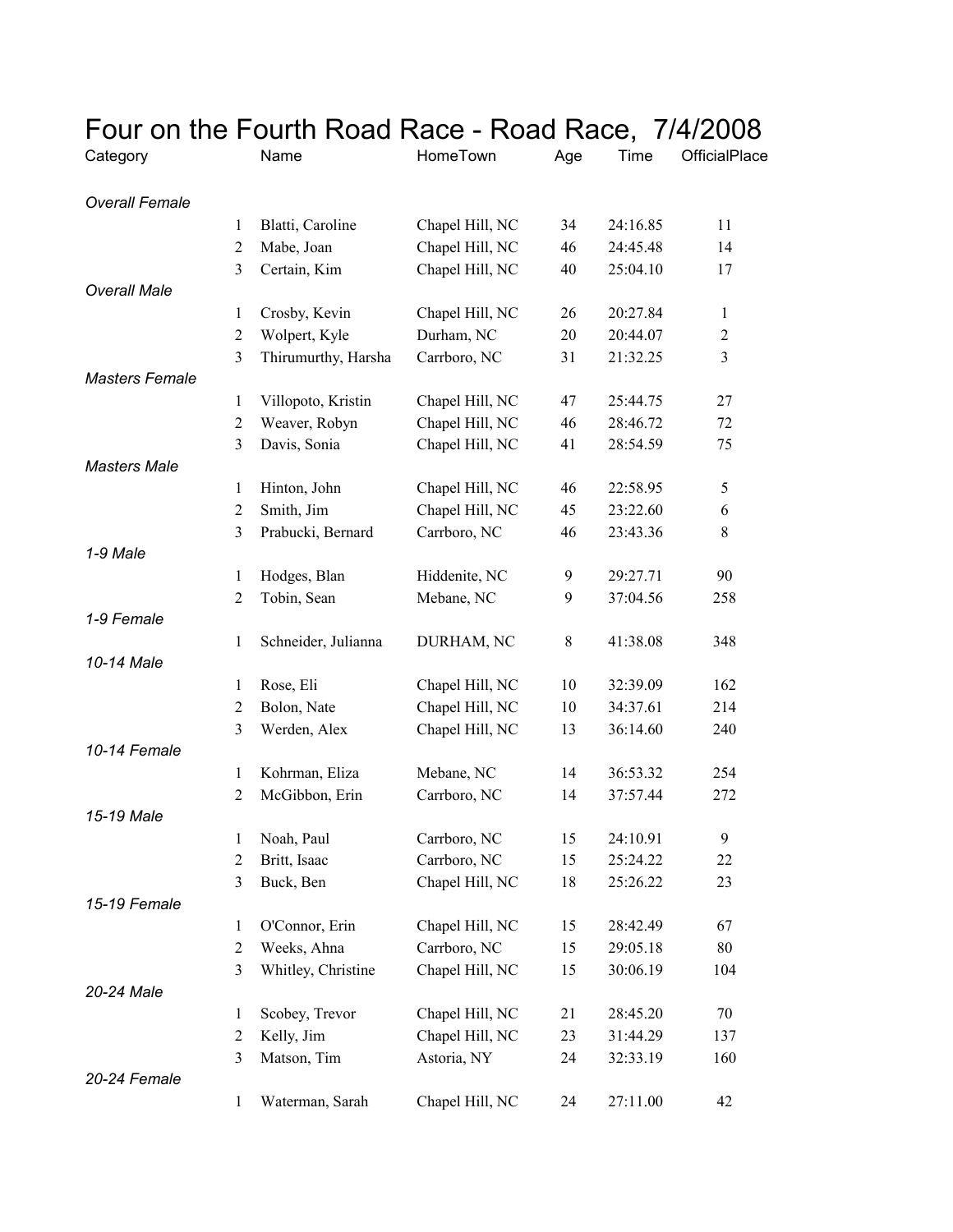|              | $\overline{c}$   | Davis, Angelia       | Hillsborough, NC  | 24 | 28:59.47 | 76             |
|--------------|------------------|----------------------|-------------------|----|----------|----------------|
|              | 3                | Matson, Abby         | Chapel Hill, NC   | 23 | 30:24.09 | 110            |
| 25-29 Male   |                  |                      |                   |    |          |                |
|              | $\mathbf{1}$     | Pearce, James        | DURHAM, NC        | 28 | 21:48.10 | $\overline{4}$ |
|              | $\overline{c}$   | Allen, Quincy        | Durham, NC        | 29 | 24:15.85 | 10             |
|              | $\mathfrak{Z}$   | Sackett, Jovian      | Chapel Hill, NC   | 26 | 25:18.29 | 20             |
| 25-29 Female |                  |                      |                   |    |          |                |
|              | $\mathbf{1}$     | Volk, Sarah          | Chapel Hill, NC   | 28 | 25:29.07 | 25             |
|              | $\overline{2}$   | Jordan, Nicole       | Chapel Hill, NC   | 25 | 28:48.07 | 73             |
|              | 3                | Haslam, Claire       | Winston-Salem, NC | 27 | 30:10.09 | 105            |
| 30-34 Male   |                  |                      |                   |    |          |                |
|              | $\mathbf{1}$     | Tiano, Mike          | Chapel Hill, NC   | 34 | 24:26.20 | 12             |
|              | $\overline{c}$   | ferrara, phil        | Chapel Hill, NC   | 30 | 24:41.47 | 13             |
|              | 3                | Bradshaw, Chris      | Clayton, NC       | 32 | 26:01.49 | 28             |
| 30-34 Female |                  |                      |                   |    |          |                |
|              | $\mathbf{1}$     | Resseguie, Mary      | Chapel Hill, NC   | 31 | 26:22.20 | 31             |
|              | $\overline{2}$   | Renschler, Janelle   | CARY, NC          | 32 | 26:32.60 | 34             |
|              | 3                | Larson, Sara         | Chapel Hill, NC   | 34 | 27:05.56 | 41             |
| 35-39 Male   |                  |                      |                   |    |          |                |
|              | $\mathbf{1}$     | Dunson, David        | Chapel Hill, NC   | 35 | 23:32.13 | $\tau$         |
|              | $\overline{2}$   | O'Fallon, Liam       | Durham, NC        | 38 | 25:12.44 | 19             |
|              | 3                | Desormeau, Marc      | Chapel Hill, NC   | 38 | 25:22.13 | 21             |
| 35-39 Female |                  |                      |                   |    |          |                |
|              | $\mathbf{1}$     | Weiler, Tina         | Chapel Hill, NC   | 35 | 27:43.97 | 49             |
|              | $\overline{c}$   | Oberlies, Hollis     | Chapel Hill, NC   | 37 | 27:58.59 | 55             |
|              | 3                | Jaspers, Ilona       | Carrboro, NC      | 39 | 30:25.45 | 111            |
| 40-44 Male   |                  |                      |                   |    |          |                |
|              | $\mathbf{1}$     | Bechard, Barton      | DURHAM, NC        | 43 | 25:29.00 | 24             |
|              | $\boldsymbol{2}$ | Suvick, Brian        | Unknown, NA       | 42 | 26:39.60 | 36             |
|              | 3                | Drewry, David        | DURHAM, NC        | 44 | 26:50.11 | 37             |
| 40-44 Female |                  |                      |                   |    |          |                |
|              | 1                | Marvin, KK           | Chapel Hill, NC   | 40 | 29:00.33 | 77             |
|              | $\overline{c}$   | Dilweg, Jamie        | Chapel Hill, NC   | 42 | 29:57.92 | 99             |
|              | 3                | Clough, Jenny        | Chapel Hill, NC   | 43 | 30:45.08 | 118            |
| 45-49 Male   |                  |                      |                   |    |          |                |
|              | $\mathbf{1}$     | Wilcox, Jeffrey      | DURHAM, NC        | 45 | 24:56.12 | 15             |
|              | $\overline{c}$   | Spencer, Jeff        | Chapel Hill, NC   | 45 | 24:56.59 | 16             |
|              | $\mathfrak{Z}$   | McLeod, Wayne        | Chapel Hill, NC   | 48 | 25:09.94 | 18             |
| 45-49 Female |                  |                      |                   |    |          |                |
|              | $\mathbf{1}$     | Matera, Kathy        | Chapel Hill, NC   | 45 | 29:25.69 | 89             |
|              | $\overline{c}$   | Harrington, Margaret | Chapel Hill, NC   | 45 | 30:32.59 | 116            |
|              | 3                | Wilkinson, Kari      | Unknown, NA       | 46 | 31:22.69 | 130            |
| 50-54 Male   |                  |                      |                   |    |          |                |
|              | $\mathbf{1}$     | Astrauhar, Owen      | Chapel Hill, NC   | 52 | 26:07.57 | 29             |
|              | 2                | Henson, Rick         | Siler City, NC    | 50 | 26:14.75 | 30             |